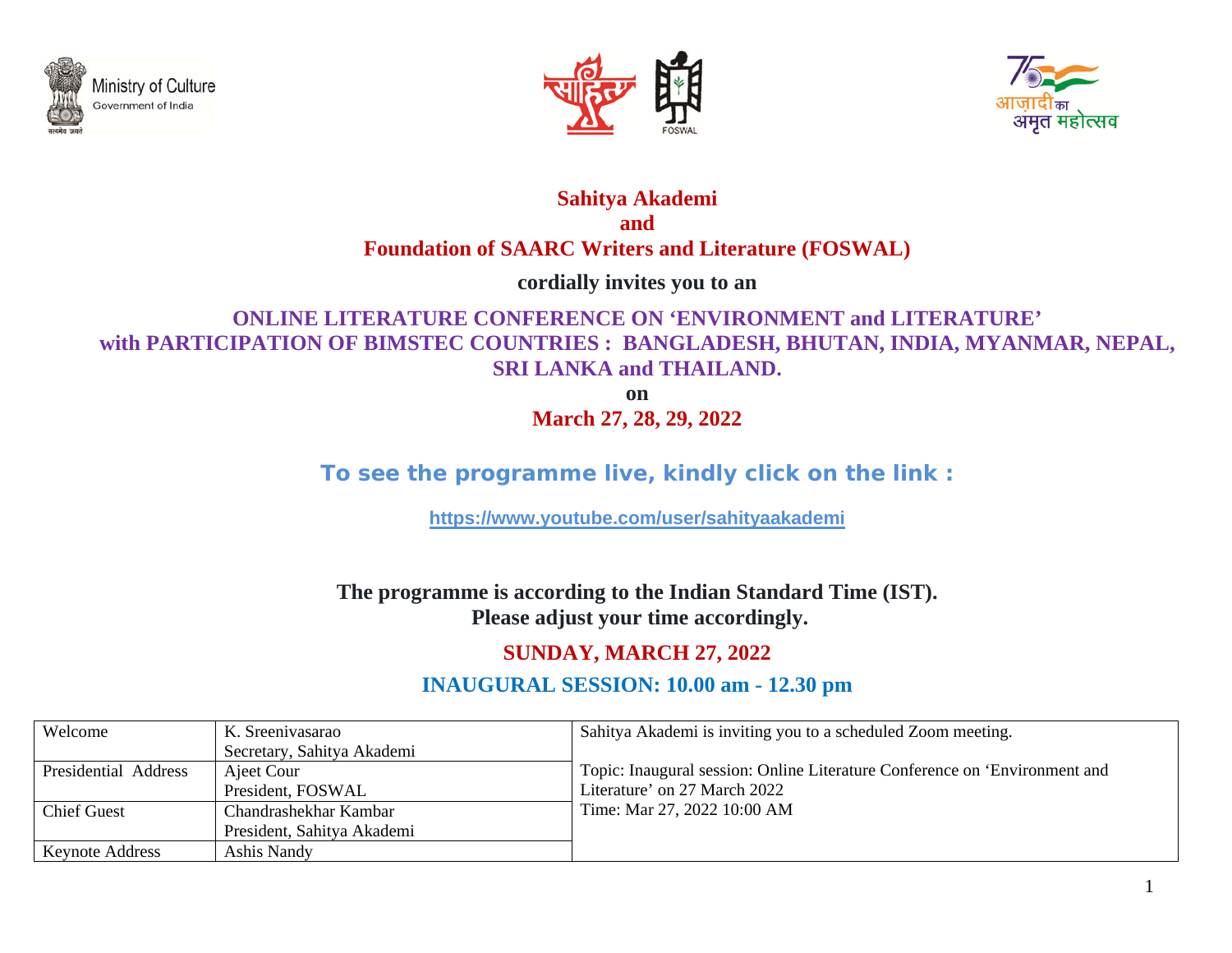|                                                                      | Eminent scholar and Sociologist   |                                                                                                     |  |
|----------------------------------------------------------------------|-----------------------------------|-----------------------------------------------------------------------------------------------------|--|
| Guests of Honour                                                     | Tara Gandhi Bhattacharjee, India  |                                                                                                     |  |
|                                                                      | Suresh K. Goel, India             |                                                                                                     |  |
|                                                                      | K.J. Alphons, India               |                                                                                                     |  |
|                                                                      | Gowher Rizvi, Bangladesh          |                                                                                                     |  |
|                                                                      | Manzoorul Islam, Bangladesh       |                                                                                                     |  |
|                                                                      | Kunzang Choden, Bhutan            |                                                                                                     |  |
|                                                                      | Abhi Subedi, Nepal                |                                                                                                     |  |
|                                                                      | Kanchana Priyakantha, Sri Lanka   |                                                                                                     |  |
|                                                                      | Budhacharan Budhacharan, Thailand |                                                                                                     |  |
|                                                                      | Akhtarul Wasey, India             |                                                                                                     |  |
|                                                                      |                                   |                                                                                                     |  |
| <b>Concluding Remarks</b>                                            | Madhav Kaushik                    |                                                                                                     |  |
|                                                                      | Vice President, Sahitya Akademi   |                                                                                                     |  |
| Vote of thanks                                                       | Anand Kumar, India                |                                                                                                     |  |
|                                                                      |                                   |                                                                                                     |  |
| Host:                                                                |                                   |                                                                                                     |  |
|                                                                      |                                   | First Session: 12.45 pm - 2.00 pm; Poetry Session (7 minutes each)                                  |  |
| Chair:                                                               | Bhisma Upreti (Nepal)             | Sahitya Akademi is inviting you to a scheduled Zoom meeting.                                        |  |
| Readings                                                             | Amarendra Khatua (India)          | Topic: First Session: Poetry Readings on 27 March 2022                                              |  |
|                                                                      | Senjuti Barua (Bangladesh)        | Time: Mar 27, 2022 12:45 PM                                                                         |  |
|                                                                      | Nishantha Fernando (Sri Lanka)    |                                                                                                     |  |
|                                                                      | Namgay Peldon (Bhutan)            |                                                                                                     |  |
|                                                                      | Mihir Chitre (India)              |                                                                                                     |  |
|                                                                      | Bina Theeng (Nepal)               |                                                                                                     |  |
|                                                                      | A.J. Thomas (India)               |                                                                                                     |  |
|                                                                      | Deo Prakash Choudhary (India)     |                                                                                                     |  |
|                                                                      | Laxman Prasad Gautam (Nepal)      |                                                                                                     |  |
|                                                                      | Bhisma Upreti (Nepal)             |                                                                                                     |  |
|                                                                      |                                   |                                                                                                     |  |
| Host:                                                                |                                   | Second Session: 2.10 pm - 2.55 pm; INTERVIEWS AND CONVERSATIONS                                     |  |
|                                                                      |                                   | Self Introduction by both the Writers and Interviewers (15 minutes each)                            |  |
| Fakrul Alam in conversation with Shakhowat Hossain. (Bangladesh)     |                                   | Sahitya Akademi is inviting you to a scheduled Zoom meeting.                                        |  |
| Kamala Wijeratne in conversation with Chitra Jayathilake (Sri Lanka) |                                   | Topic: Second Session: Interviews and Conversations on 27 March 2022<br>Time: Mar 27, 2022 02:10 PM |  |
| Rinzin Rinzin in conversation with Namgay Peldon (Bhutan)            |                                   |                                                                                                     |  |
| Host:                                                                |                                   |                                                                                                     |  |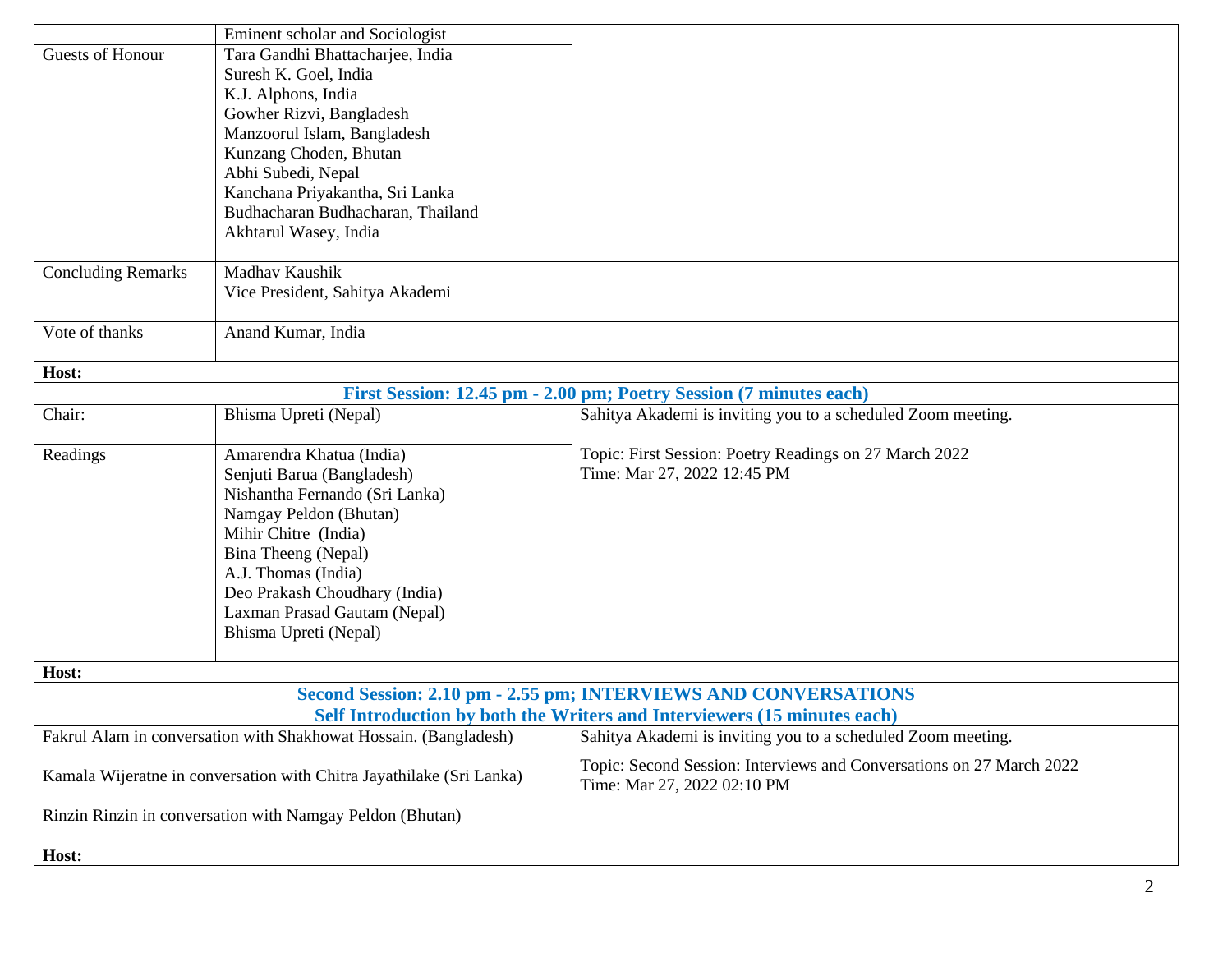| Third Session: $3.05$ pm $-3.50$ pm<br><b>Fiction Session</b>     |                                                                                                                                                                                                                                                                                                              |                               |                                                                                           |
|-------------------------------------------------------------------|--------------------------------------------------------------------------------------------------------------------------------------------------------------------------------------------------------------------------------------------------------------------------------------------------------------|-------------------------------|-------------------------------------------------------------------------------------------|
| <b>Self Introduction and Reading of Fiction (11 minutes each)</b> |                                                                                                                                                                                                                                                                                                              |                               |                                                                                           |
| Chair                                                             | Selina Hossain (Bangladesh)                                                                                                                                                                                                                                                                                  |                               | Sahitya Akademi is inviting you to a scheduled Zoom meeting.                              |
| <b>Speakers</b>                                                   | Aruni Kalupahana (Sri Lanka)<br>Gayatri Majumdar (India)<br>Ayeshwini Lama (Bhutan)<br>Selina Hossain (Bangladesh)                                                                                                                                                                                           |                               | Topic: Third Session: Reading of Fiction on 27 March 2022<br>Time: Mar 27, 2022 03:05 PM  |
| Host:                                                             |                                                                                                                                                                                                                                                                                                              |                               |                                                                                           |
|                                                                   | Fourth Session: 4.00 pm - 5.00 pm; Paper Presentation (10 minutes each)                                                                                                                                                                                                                                      |                               |                                                                                           |
| Chair                                                             | Mr. Anil Sood (India)                                                                                                                                                                                                                                                                                        |                               | Sahitya Akademi is inviting you to a scheduled Zoom meeting.                              |
| Papers                                                            | Govinda Giri Prerana (Nepal)<br>Topic: Environment and Literature<br>Sharkar Abdul Mannan (Bangladesh)<br>Topic : Essay on the book "Amar Dekha Noya<br>China" by Sheikh Mujibur Rahman.<br>Samantha Ilangakoon (Sri Lanka)<br>Aseem Srivastava (India)<br>Topic : Short presentation on 'the devaluation of |                               | Topic: Fourth Session: Paper Presentation on 27 March 2022<br>Time: Mar 27, 2022 04:00 PM |
| Host:                                                             | the earth as home.'<br>Anil Sood (India)<br>Topic: "Pollution-Policy Paralysis"                                                                                                                                                                                                                              |                               |                                                                                           |
|                                                                   |                                                                                                                                                                                                                                                                                                              |                               |                                                                                           |
|                                                                   | Fifth Session: 10.00 am - 11.15 am; Poetry Session (7 minutes each)                                                                                                                                                                                                                                          | <b>MONDAY, MARCH 28, 2022</b> |                                                                                           |
| Chair                                                             | Muhammad Nurul Huda (Bangladesh)                                                                                                                                                                                                                                                                             |                               | Sahitya Akademi is inviting you to a scheduled Zoom meeting.                              |
| Readings                                                          | Bimal Guha (Bangladesh)<br>Pushpa Raj Acharya (Nepal)                                                                                                                                                                                                                                                        |                               | Topic: Fifth Session: Poetry Readings on 28 March 2022<br>Time: Mar 28, 2022 10:00 AM     |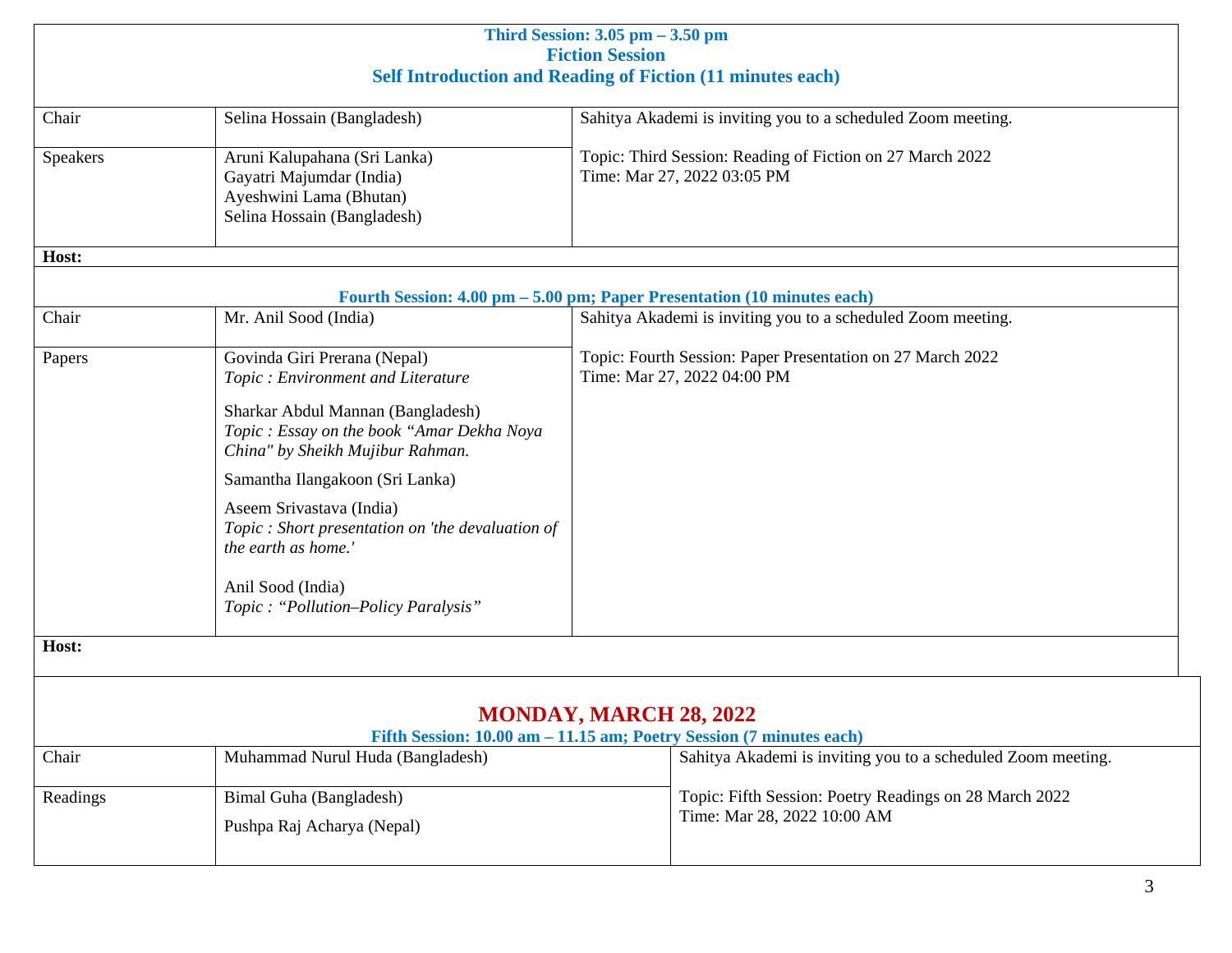|                                                       | Binod Khaitan (India)                                                                   |                                                                                            |  |
|-------------------------------------------------------|-----------------------------------------------------------------------------------------|--------------------------------------------------------------------------------------------|--|
|                                                       | Nurul Hoque (Bangladesh)                                                                |                                                                                            |  |
|                                                       | Shehpar Rasool (India)                                                                  |                                                                                            |  |
|                                                       | Mukul Kumar (India)                                                                     |                                                                                            |  |
|                                                       | Chador Wangmo (Bhutan)                                                                  |                                                                                            |  |
|                                                       | Sekhar Banerjee (India)                                                                 |                                                                                            |  |
|                                                       | Pabitra Adhikari (Nepal)                                                                |                                                                                            |  |
|                                                       | Sneh Sayami (Nepal)                                                                     |                                                                                            |  |
|                                                       | Muhammad Nurul Huda (Bangladesh)                                                        |                                                                                            |  |
| Host:                                                 |                                                                                         |                                                                                            |  |
|                                                       | Sixth Session: 11.30 am-12.00 noon; Fiction Session (10 minutes each)                   |                                                                                            |  |
| Chair                                                 | Mamang Dai (India)                                                                      | Sahitya Akademi is inviting you to a scheduled Zoom meeting.                               |  |
| <b>Speakers</b>                                       | Iroshan Fernando (Sri Lanka)                                                            | Topic: Sixth Session: Reading of Fiction on 28 March 2022                                  |  |
|                                                       | Riku Dhan Subba (Bhutan)                                                                | Time: Mar 28, 2022 11:30 AM                                                                |  |
|                                                       | Mamang Dai (India)                                                                      |                                                                                            |  |
| Host:                                                 |                                                                                         |                                                                                            |  |
|                                                       |                                                                                         |                                                                                            |  |
|                                                       | Seventh Session: 12.15 pm-1.15 pm<br><b>Paper presentation (10 minutes each)</b>        |                                                                                            |  |
| Chair                                                 | Abhi Subedi (Nepal)                                                                     | Sahitya Akademi is inviting you to a scheduled Zoom meeting.                               |  |
| Papers                                                | Ahmed Ahsanuzzaman (Bangladesh)                                                         |                                                                                            |  |
|                                                       | Topic : Talk on Documentary Film which Zooms in on the                                  | Topic: Seventh Session: Paper Presentation on 28 March 2022<br>Time: Mar 28, 2022 12:15 PM |  |
|                                                       | River Jamuna and Engages in Environment Sensitization<br>Rashmika Mandawala (Sri Lanka) |                                                                                            |  |
|                                                       |                                                                                         |                                                                                            |  |
|                                                       | K.V Dominic (India)                                                                     |                                                                                            |  |
|                                                       | Topic : The Impact of Covid-19 on the Environment                                       |                                                                                            |  |
|                                                       | Abhi Subedi (Nepal)                                                                     |                                                                                            |  |
| Host:                                                 |                                                                                         |                                                                                            |  |
|                                                       | Eighth Session: 1.30 pm-2.00 pm                                                         |                                                                                            |  |
| <b>Interviews and Conversations (15 minutes each)</b> |                                                                                         |                                                                                            |  |
|                                                       |                                                                                         |                                                                                            |  |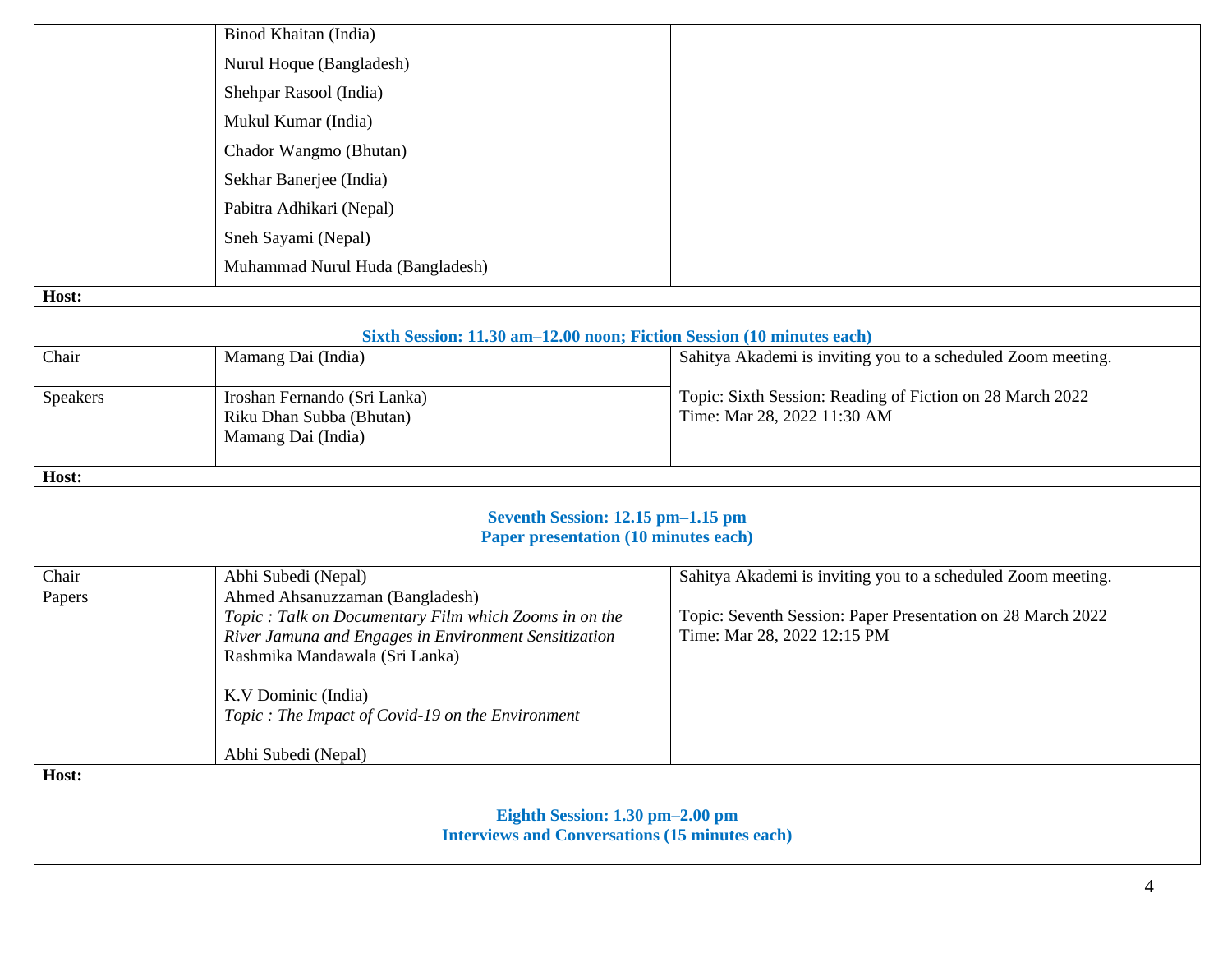| Participants<br>Host: | Manzoorul Islam in conversation with Arifa Ghani Rahman<br>(Bangladesh)<br>Kanchana Priyakantha in conversation with Anupama<br>Godakanda (Sri Lanka)<br>Ninth Session: 2.10 pm-3.15 pm<br><b>Poetry Session (7 minutes each)</b>                                            | Sahitya Akademi is inviting you to a scheduled Zoom meeting.<br>Topic: Eighth Session: Interviews and Conversations on 28 March 2022<br>Time: Mar 28, 2022 01:30 PM |
|-----------------------|------------------------------------------------------------------------------------------------------------------------------------------------------------------------------------------------------------------------------------------------------------------------------|---------------------------------------------------------------------------------------------------------------------------------------------------------------------|
| Chair                 | Rinzin Rinzin (Bhutan)                                                                                                                                                                                                                                                       | Sahitya Akademi is inviting you to a scheduled Zoom meeting.                                                                                                        |
| Readings              | Ashraf Jewel (Bangladesh)<br>Dibyajyoti Sarma (India)<br>Ashok Atreya (India)<br>Sangeeta Gupta (India)<br>Tulsi Niroula (Nepal)<br>Kamrul Hasan (Bangladesh)<br>Damodar Pudasainee (Nepal)<br>Naaz Singh (Nepal)<br>Nethmi Sandeepani (Sri Lanka)<br>Rinzin Rinzin (Bhutan) | Topic: Ninth Session: Poetry Readings on 28 March 2022<br>Time: Mar 28, 2022 02:10 PM                                                                               |
| Host:                 |                                                                                                                                                                                                                                                                              |                                                                                                                                                                     |
|                       | Tenth Session: 3.30 pm-4.05 pm<br><b>Fiction Session (10 minutes each)</b>                                                                                                                                                                                                   |                                                                                                                                                                     |
| Chair                 | K. Shriganeshan (Sri Lanka)                                                                                                                                                                                                                                                  | Sahitya Akademi is inviting you to a scheduled Zoom meeting.                                                                                                        |
| Readings              | Sandaru Wijerathne (Sri Lanka)<br>Anuradha Sarma Pujari (India)<br>K. Shriganeshan (Sri Lanka)                                                                                                                                                                               | Topic: Tenth Session: Reading of Fiction on 28 March 2022<br>Time: Mar 28, 2022 03:30 PM                                                                            |
| Host:                 |                                                                                                                                                                                                                                                                              |                                                                                                                                                                     |
|                       | Eleventh Session: 4.15 pm – 5.15 pm; Paper Presentation (10 minutes each)                                                                                                                                                                                                    |                                                                                                                                                                     |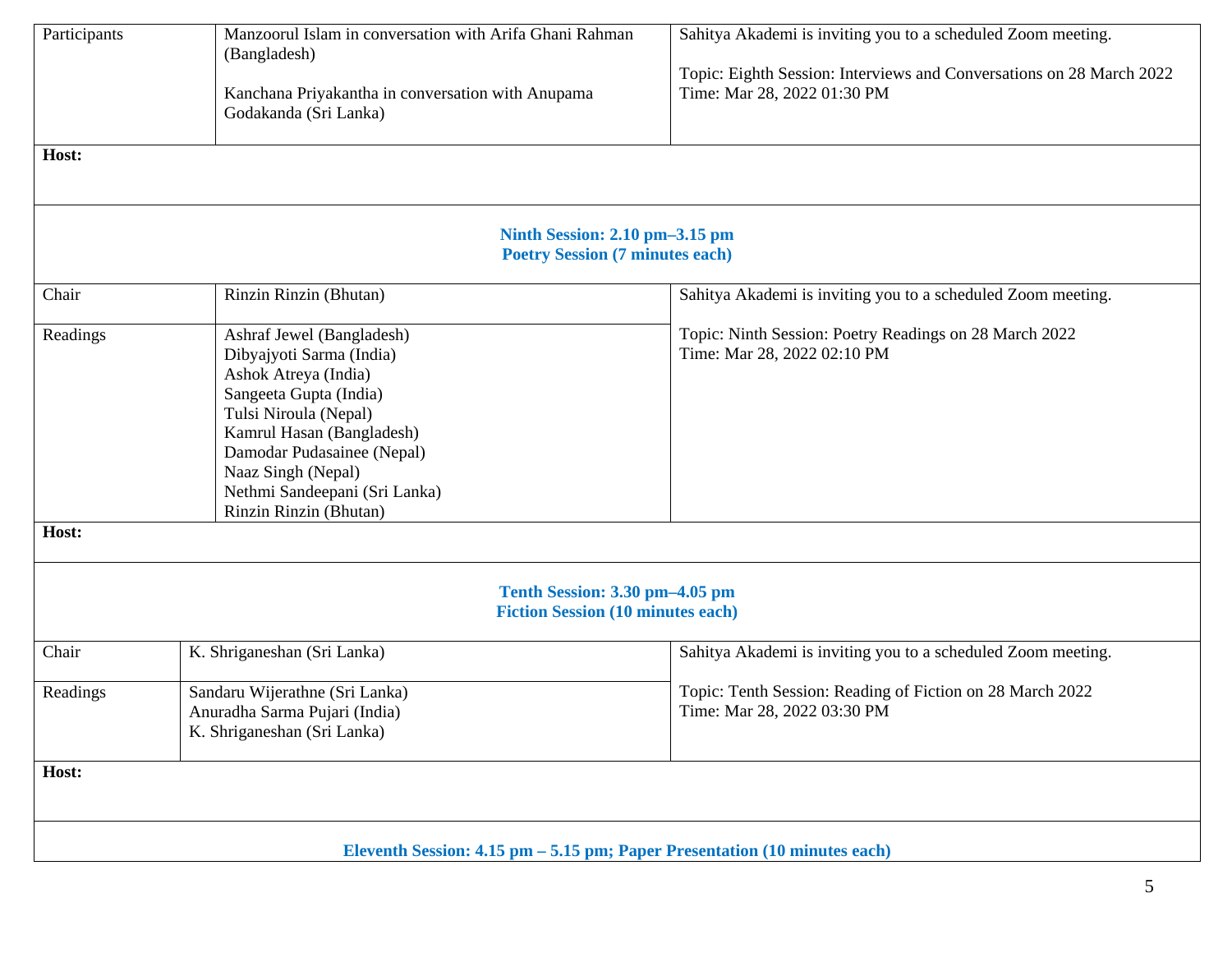| Chair        | Dr. Kunzang Choden (Bhutan)                                                                                                                                                                  | Sahitya Akademi is inviting you to a scheduled Zoom meeting.                                        |
|--------------|----------------------------------------------------------------------------------------------------------------------------------------------------------------------------------------------|-----------------------------------------------------------------------------------------------------|
| Papers       | Mini Prasad (India)<br>Topic: Women, Environment and Literature                                                                                                                              | Topic: Eleventh Session: Paper Presentation on 28 March 2022<br>Time: Mar 28, 2022 04:15 PM         |
|              | Mofidul Hoque (Bangladesh)<br>Topic: "Many Oceans One World: Bengal Sailor's Account of<br>Global Journey in a play by Selim Al Deen"                                                        |                                                                                                     |
|              | Tulasi Prasad Acharya (Nepal)<br>Topic: "Existing Nepali Literary Environment and Future<br>Implication"                                                                                     |                                                                                                     |
|              | Priyanath Widanapathirana (Sri Lanka)<br>Topic : Art and Photography and Cinema and Literature as Tools<br>for Environment Sensitization                                                     |                                                                                                     |
|              | Kunzang Choden (Bhutan)<br>Topic: 'Environment and the Bhutanese Farmers'                                                                                                                    |                                                                                                     |
| Host:        |                                                                                                                                                                                              |                                                                                                     |
|              |                                                                                                                                                                                              |                                                                                                     |
|              | Twelth Session: 5.25 pm – 6.00 pm; Interviews and Conversations (15 minutes each)                                                                                                            |                                                                                                     |
| Participants | Abhi Subedi in conversation with Shiva Raj Rijal (Nepal)                                                                                                                                     | Sahitya Akademi is inviting you to a scheduled Zoom meeting.                                        |
|              | Bimal Guha in conversation with Binoy Barman (Bangladesh)                                                                                                                                    | Topic: Twelth Session: Interviews and Conversations on 28 March 2022<br>Time: Mar 28, 2022 05:25 PM |
| Host:        |                                                                                                                                                                                              |                                                                                                     |
|              |                                                                                                                                                                                              |                                                                                                     |
|              | TUESDAY, MARCH 29, 2022                                                                                                                                                                      |                                                                                                     |
|              | Thirteenth Session: 10.00 am - 11.10 am; Poetry Session (7 minutes each)                                                                                                                     |                                                                                                     |
| Chair        | S. Pathmanathan (Sri Lanka)                                                                                                                                                                  | Sahitya Akademi is inviting you to a scheduled Zoom meeting.                                        |
| Readings     | Alok Bhalla (India)<br>Suman Pokhrel (Nepal)<br>Arundhathi Subramanium (India)<br>Meenu Minocha (India)<br>Tarequl Ahsan (Bangladesh)<br>Mukunda Prayas (Nepal)<br>Yubaraj Nayaghare (Nepal) | Topic: Thirteenth Session: Poetry Readings on 29 March 2022<br>Time: Mar 29, 2022 10:00 AM          |
|              | Trina Chakraborty (India)                                                                                                                                                                    |                                                                                                     |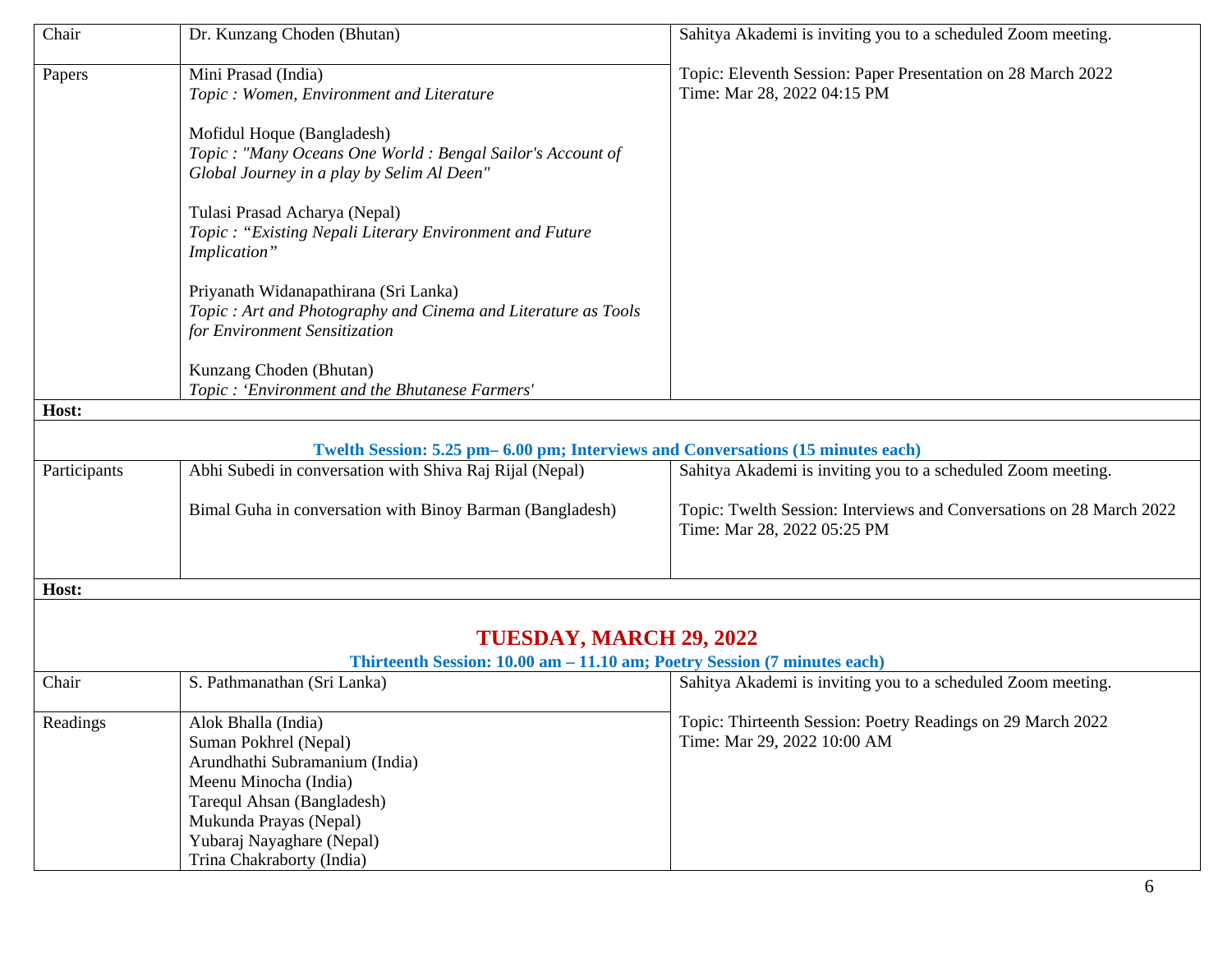|              | Rajani Dhakal (Nepal)                                                                                                                                |                                                                                              |
|--------------|------------------------------------------------------------------------------------------------------------------------------------------------------|----------------------------------------------------------------------------------------------|
|              | S. Pathmanathan (Sri Lanka)                                                                                                                          |                                                                                              |
|              |                                                                                                                                                      |                                                                                              |
| Host:        |                                                                                                                                                      |                                                                                              |
|              |                                                                                                                                                      |                                                                                              |
|              |                                                                                                                                                      |                                                                                              |
|              |                                                                                                                                                      |                                                                                              |
|              | Fourteenth Session: 11.20am-12.05pm; Fiction Session (10 minutes each)                                                                               |                                                                                              |
| Chair        | Renuka Singh (India)                                                                                                                                 | Sahitya Akademi is inviting you to a scheduled Zoom meeting.                                 |
|              |                                                                                                                                                      |                                                                                              |
| Readings     | A. Chellaperumal (India)                                                                                                                             | Topic: Fourteenth Session: Reading of Fiction on 29 March 2022                               |
|              | Santhan Ayathurai (Sri Lanka)                                                                                                                        | Time: Mar 29, 2022 11:20 AM                                                                  |
|              | Niaz Zaman (Bangladesh)                                                                                                                              |                                                                                              |
|              | Renuka Singh (India)                                                                                                                                 |                                                                                              |
| Host:        |                                                                                                                                                      |                                                                                              |
|              |                                                                                                                                                      |                                                                                              |
|              |                                                                                                                                                      |                                                                                              |
|              | Fifteenth Session: 12.15 pm- 1.15 pm; Paper presentation (10 minutes each)                                                                           |                                                                                              |
| Chair        | Kanchana Priyakantha (Sri Lanka)                                                                                                                     | Sahitya Akademi is inviting you to a scheduled Zoom meeting.                                 |
|              |                                                                                                                                                      |                                                                                              |
| Papers       | M. Shaheenoor Rahman (Bangladesh)                                                                                                                    | Topic: Fifteenth Session: Paper Presentation on 29 March 2022<br>Time: Mar 29, 2022 12:15 PM |
|              | Topic: Environment in Folklore                                                                                                                       |                                                                                              |
|              | Rup Singh Bhandari (Nepal)                                                                                                                           |                                                                                              |
|              | Topic : "Deep ecological consciousness in poetry"                                                                                                    |                                                                                              |
|              |                                                                                                                                                      |                                                                                              |
|              | Mohammad Hasan Jan (Bangladesh)                                                                                                                      |                                                                                              |
|              |                                                                                                                                                      |                                                                                              |
|              | Poonam Nigam Sahay (India)                                                                                                                           |                                                                                              |
|              | Topic : 'Environment and Peace in Literature'                                                                                                        |                                                                                              |
|              | Kanchana Priyakantha (Sri Lanka)                                                                                                                     |                                                                                              |
|              | Topic : Environment in Folklore                                                                                                                      |                                                                                              |
|              |                                                                                                                                                      |                                                                                              |
| Host:        |                                                                                                                                                      |                                                                                              |
|              |                                                                                                                                                      |                                                                                              |
|              |                                                                                                                                                      |                                                                                              |
| Participants | Sixteenth Session: 1.25 pm-2.05 pm; Interviews and Conversations (15 minutes each)<br>Kaiser Haq in conversation with Sanjeeda Hussain. (Bangladesh) | Sahitya Akademi is inviting you to a scheduled Zoom meeting.                                 |
|              |                                                                                                                                                      |                                                                                              |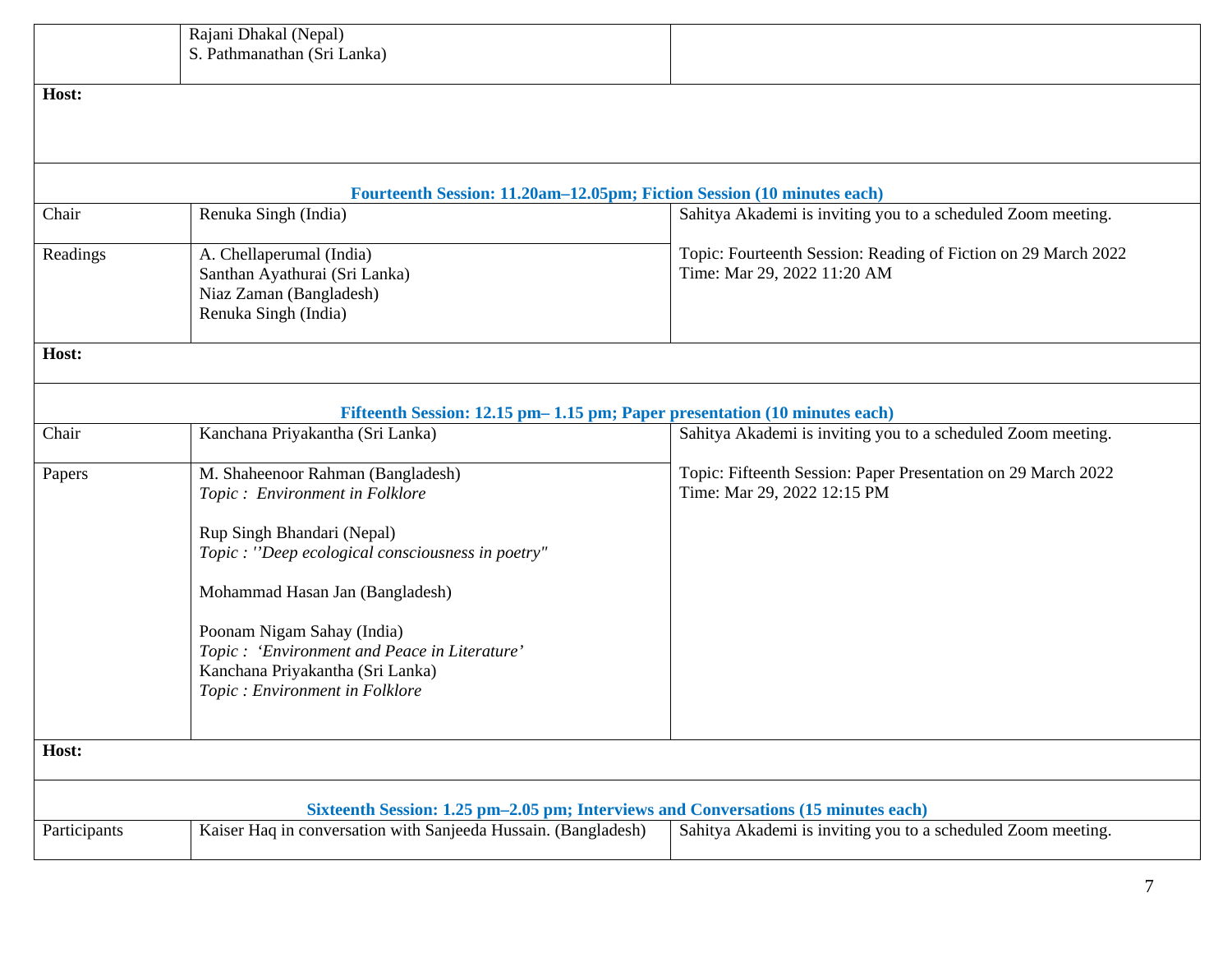|          | Ashraf Jewel in conversation with Faruq Sumon. (Bangladesh)                                                                                                                                                                                                                                                                                                                                                               | Topic: Sixteenth Session: Interviews and Conversations on 29 March<br>2022<br>Time: Mar 29, 2022 01:25 PM |
|----------|---------------------------------------------------------------------------------------------------------------------------------------------------------------------------------------------------------------------------------------------------------------------------------------------------------------------------------------------------------------------------------------------------------------------------|-----------------------------------------------------------------------------------------------------------|
| Host:    |                                                                                                                                                                                                                                                                                                                                                                                                                           |                                                                                                           |
|          | Seventeenth Session: 2.15 pm - 3.10 pm; Poetry Session (7 minutes each)                                                                                                                                                                                                                                                                                                                                                   |                                                                                                           |
| Chair    | Hampa Nagarajaiah (India)                                                                                                                                                                                                                                                                                                                                                                                                 | Sahitya Akademi is inviting you to a scheduled Zoom meeting.                                              |
| Readings | Ranjana Niraula (Nepal)<br>Paul Kaur (India)<br>Ramakrishna Perugu (India)<br>Samina Khanal (Nepal)<br>Mahesh Garg (India)<br>Rubana Haq (Bangladesh)<br>Vanita Manchanda (India)<br>Shafinur Shafin (Bangladesh)<br>Hampa Nagarajaiah (India)                                                                                                                                                                            | Topic: Seventeenth Session: Poetry Readings on 29 March 2022<br>Time: Mar 29, 2022 02:15 PM               |
| Host:    |                                                                                                                                                                                                                                                                                                                                                                                                                           |                                                                                                           |
|          | Eighteenth Session: 3.20 pm - 4.05 pm; Paper Presentation (10 minutes each)                                                                                                                                                                                                                                                                                                                                               |                                                                                                           |
| Chair    | Keshab Sigdel (Nepal)                                                                                                                                                                                                                                                                                                                                                                                                     | Sahitya Akademi is inviting you to a scheduled Zoom meeting.                                              |
| Readings | Sabindra Raj Bhandari (Nepal)<br>Topic : "Ecological issue in the Bhagavadgita"<br>Nipunika Dilani (Sri Lanka)<br>Topic: 'An Analysis of Social Realism Portrayed through<br>Nature in Sri Lankan English Poetry'<br>Tarun Saint (India)<br>Topic : 'Aspects of recent writings in the genre of climate change<br>fiction and in response to the pandemic'.<br>Keshab Sigdel (Nepal)<br>Topic: Environment and Literature | Topic: Eighteenth Session: Paper Presentation on 29 March 2022<br>Time: Mar 29, 2022 03:20 PM             |
| Host:    |                                                                                                                                                                                                                                                                                                                                                                                                                           |                                                                                                           |